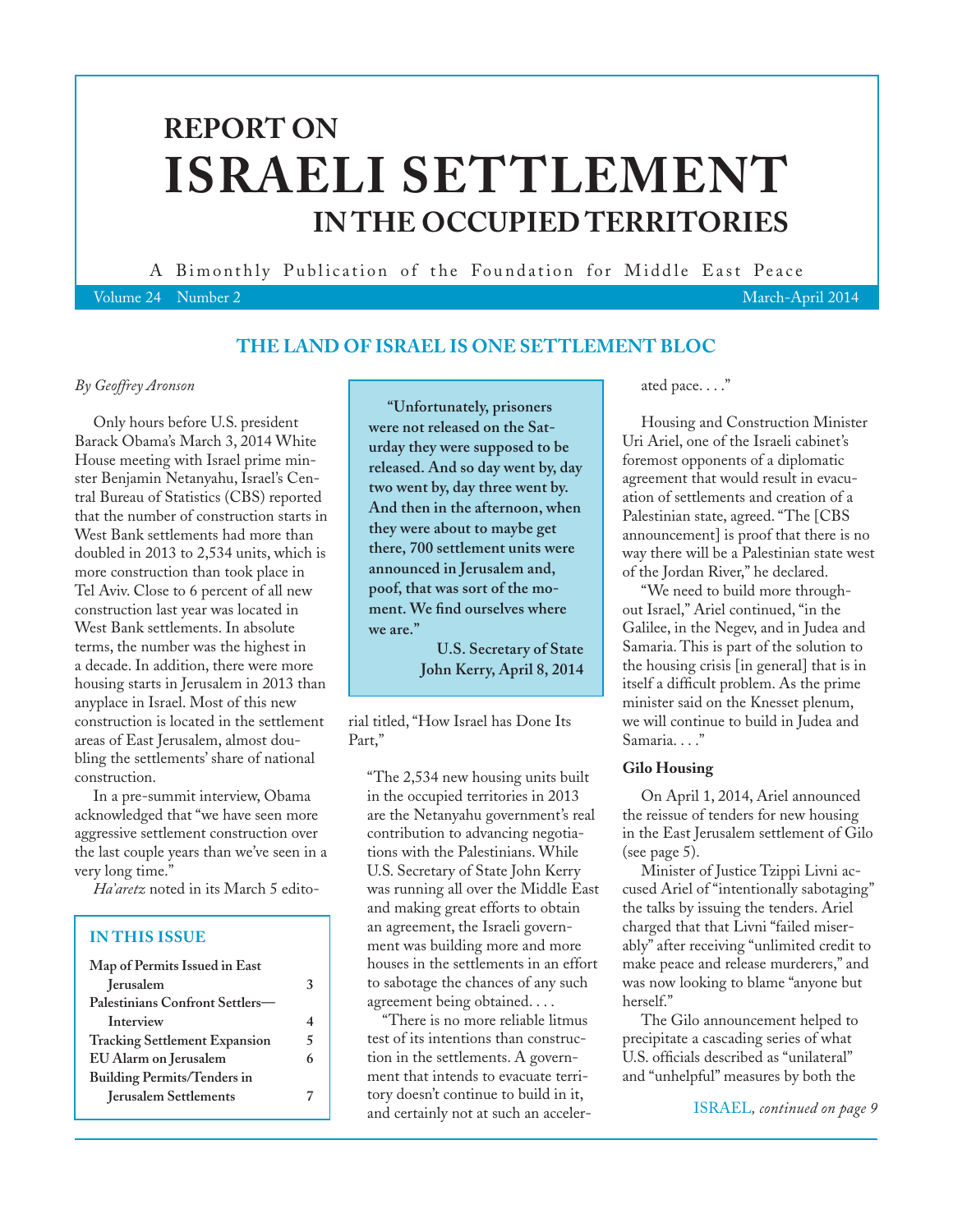# **TO OUR READERS** FOUNDATION FOR

As U.S.-sponsored peace talks are near collapse, John Kerry has blamed Israel most harshly. But officials in the U.S. cast equal blame on the Palestinian Authority's "unilateral" decision to join fifteen UN human rights and other treaties as another reason for the breakdown.

This reflects a long-standing U.S. policy that, in deference to Israel, rejects the Palestinians' right to resort to international law and the UN, and insists that all issues must be resolved through negotiations. This is egregiously unfair and self-defeating.

Palestinians, a subject people, most of whom live under military occupation, are the much weaker party. Israel's intention to maintain its occupation and settlements, which violate international law, is now obvious. And U.S. diplomacy has failed to bring forth a Palestinian state exclusively through negotiations. Why, then, must Palestinians, and not just as a "non-member observer state" recognized by the UN, forfeit their

right to resort peacefully to international law and institutions?

True, Article IX of the 1993 Oslo Declaration forbade the PLO from internationalizing the conflict. But Article V of the 1995 Oslo Accords said "neither side shall initiate or take any step that will change the status of the West Bank and Gaza." There were 295,000 settlers in the West Bank and East Jerusalem then. Today there are 560,000. Must the Palestinians waive their rights forever, while Israel continues to abuse these rights unilaterally?

If the U.S. is determined to protect its own interests and reputation, it should welcome the UN, which originated the two-state principle, as a helpful partner, while using more effectively its relationship with Israel to win a two-state peace.

Huhp C. Willery. p.

### **COURTESY OF THE JEWISH SETTLEMENT IN HEBRON**

**——————** u **——————**



**Source:** Ma'an News, March 8, 2014.

**MIDDLE EAST PEACE**

*Merle Thorpe, Jr.* Founder (1917–1994)

### *Philip C. Wilcox, Jr.* President

*Geoffrey Aronson*

Director, Research and Publications, Editor, *Report on Israeli Settlement in the Occupied Territories*

## *Philip Sweigart*

Editorial Assistant *Erin Moore Callahan Jesse Thomas* Interns

**IN MEMORIAM** *James Cromwell Stephen Hartwell*

### **DIRECTORS**

*Landrum R. Bolling Calvin H. Cobb, Jr. Edison Dick Joseph Englehardt Arthur H. Hughes Richard S.T. Marsh Richard W. Murphy Jean C. Newsom Gail Pressberg William B. Quandt Nicholas A. Veliotes Philip C. Wilcox, Jr.*

The Foundation for Middle East Peace has prepared a presentation of maps illustrating the evolution of the conflict from the UN Partition Plan in 1947, and depicting the growth of Israel's occupation and settlement project from the 1967 War to the present. To download the presentation visit: http:/[/www.fmep.org/resources/](www.fmep.org/resources/publications) [publications](www.fmep.org/resources/publications)-1/map-progression-1948-1967.

Copyright © 2013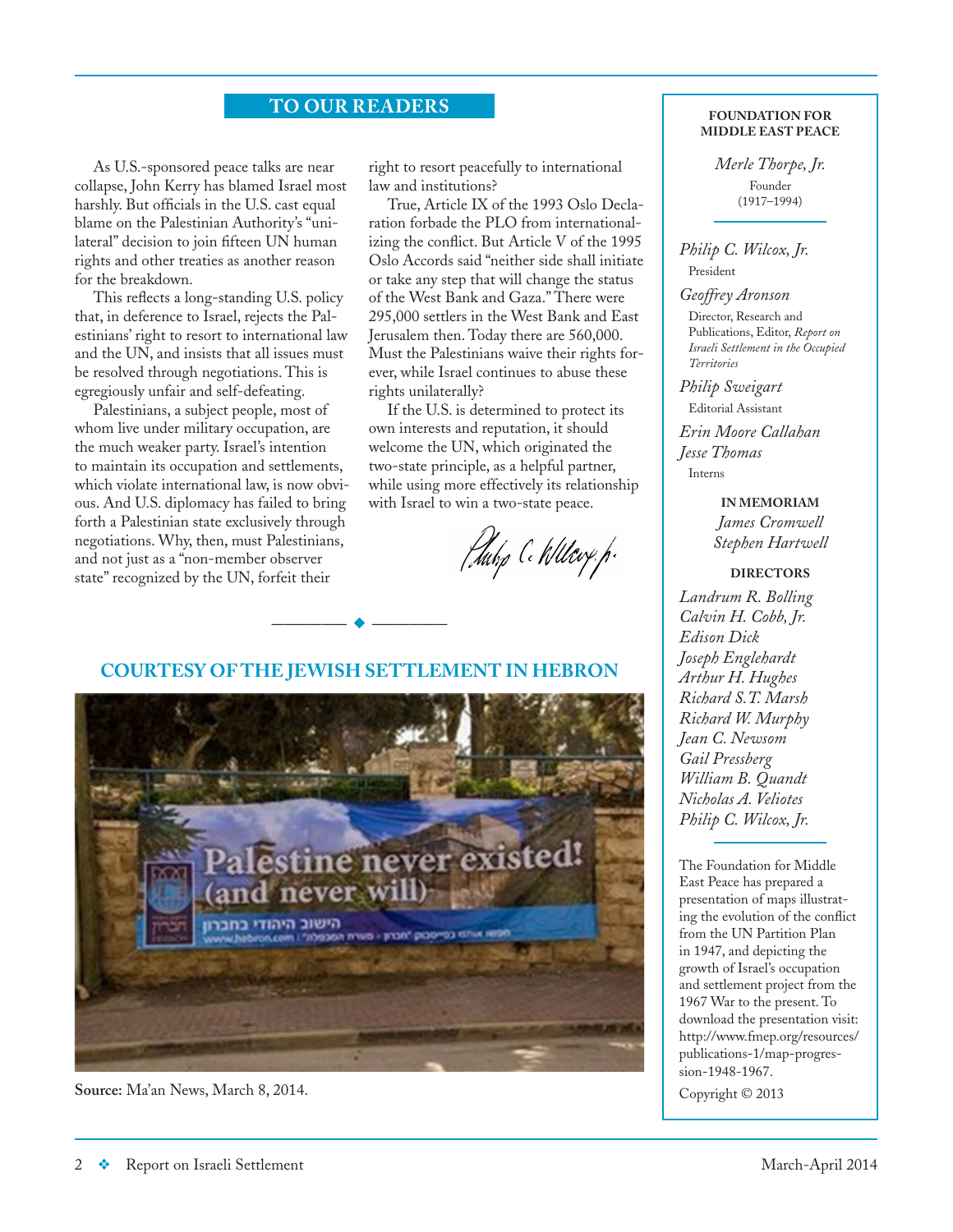

**Settlement Expansion East Jerusalem , 2010 - 2013**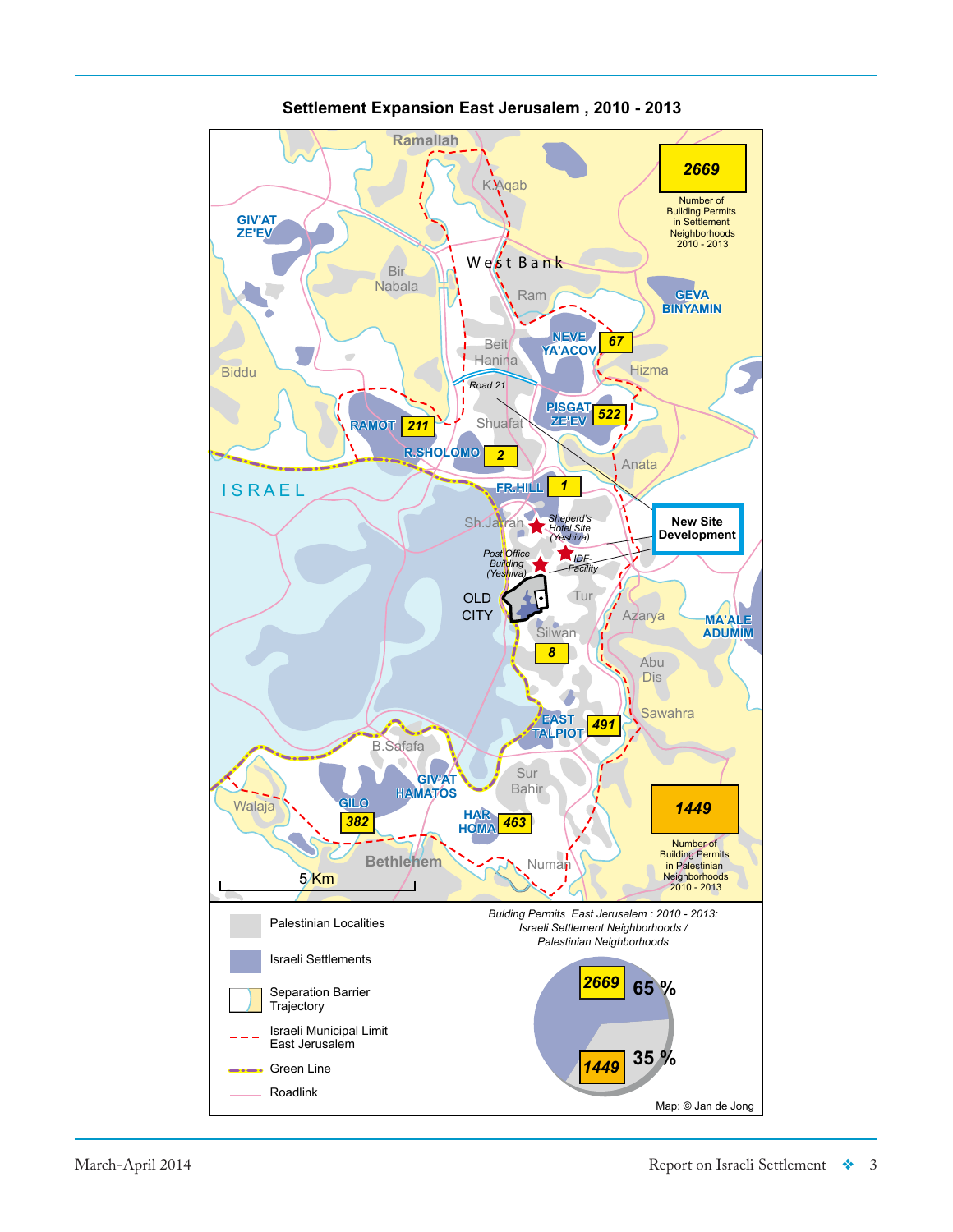# **PALESTINIAN VILLAGERS ON THE FRONT LINES**

Ghassan Daghlass is an official of the Palestinian Authority in the northern West Bank, responsible for tracking settler activity. This interview was conducted by Geoffrey Aronson on March 12, 2014 in Ramallah.

*Question:* What has changed in the seven years that you have been following settlement activity?

*Daghlass:* Every day there are developments on the ground. It is true that the settlement project is expanding all the time. What is worse, however, are the "price tag" groups operating in the West Bank.

We have a continuing expansion of settlements. And added to this are the often-violent acts that settler groups are undertaking, and these are expanding as well. Our statistics show that the aggressive acts of settlers are increasing. The protests of settlers have gone from protesting inside their settlements to protests outside of the settlements, then into the mosques and to our orchards and lands. Today there are more than 632,000 settlers in the West Bank and [East] Jerusalem.

*Question:* What is the relationship between the settlers and the IDF [Israel Defense Forces]?

*Daghlass:* Israel is a settler state—100 percent. We are fieldworkers, so whenever there are settler actions we see them with our own eyes. Whenever settlers uproot trees and undertake other actions, we always notice that the [Israeli] army is standing on the side of the settlers, who feel that they are above the law. The punishment imposed on a settler who burns a mosque is simply banishment to Israel for three months. The settler who killed Ibn Qadus in Burin was fined only 30 shekels [\$8.00]. We feel that the army's actions are simply a theatrical performance between the settlers and the army.

If the Israeli authorities were truly interested in stopping settler violence, they could do it easily. For example, we presented the Israeli authorities with tapes and testimony that show the uprooting of trees and other actions against us. It is ironic that when the Israeli military and legal authorities are presented with such material, they do not give those [Palestinians] who wish to testify a permit to travel to the judicial proceedings.

We have one example where the Israeli authorities succeeded in arresting settlers during the olive harvest. Undercover police were sent to the area and arrested the troublemakers. I saw this with my own eyes. This shows the ability of the Israeli authorities and soldiers to prevent settler attacks. It seems, however, that Israel rushes to punish a young boy or farmer who defends his land, but is keen on defending settlers.

Last week in the village of Luban, I caught a settler with my own hands. We made sure that no one hit him or hurt him. I sat with him until the army arrived on the scene. He admitted that he had stolen a horse and that he was from the nearby outpost. I asked him why he attacked the farmers. He said, "I saw the mare, I wanted to take it." I asked him why

he attacked us, and he answered, "I want to kick you out of this land and take it." I informed the Palestinian Authority [PA] coordination office, and Israel came with a military force. I told the settler that he must present this evidence and acknowledge what he had done, so he told the Israeli officer exactly what he told me.

*Question:* What is your area of responsibility?

*Daghlass:* My area reaches from the north of Ramallah to Salfit and the Jordan Valley. In every village in a conflict situation, I have a team. In my phone, I have 2,500 telephone numbers. I am in every locality. I built this system. The PA offers no financial support for this effort other than my salary. We are more a popular movement of volunteers than PA representatives.

People feel safer when I am around. We call [ourselves] the Guard Committees. Groups stay up late in the evening, and if they see a settler attack, they call me, and they go to the mosque and announce it to everyone. People wake up and confront the settlers.

*Question:* How many Guard Committees are there? *Daghlass:* There are a number of Guard Committees. We have a crisis, so there are many. They work in a shift system, 24 hours a day. They cooperate with the village council or locality without any financial assistance from the PA. The volunteers come from many walks of life. Whoever offers is taken. Most are farmers. It is a communal organization that is self-generated. We have no arms, and no radios, other than our cell phones. We only look at Area C where settlers are active.

*Question:* Where are you most active?

*Daghlass:* Kusra is very active. There we have a great village council leader. Also in the villages of Boreen, Hourif, Haris, Salfit, and Brukhin, where today, for example, settlers appropriated 100 dunams of land. In the Salfit area, there are 23 settlements and 21 Palestinian villages.

*Question:* Are the Guard Committees effective?

*Daghlass:* At the end of the day, the most important achievement is that settlers are aware that people are awake and observing. As a consequence, the nature of settler actions has changed. Direct attacks against villages have decreased while attacks have moved to the land and roads. In Dir Istiya, for example, settlers burned the mosque because there was no guard team of observers in the village. When such groups are present, settlers select areas where they see that no committees are active.

*Question:* Is there more that the PA could do?

*Daghlass:* At this point, the PA cannot do anything. Only popular committees on the ground can affect the situation. We give all our information to the PA, and we update them on all developments. We help to organize popular protests, and if trees are uprooted, we replace them. The Palestinian liaison officer comes himself and submits a report on every event and also files a complaint [with the civil administration] even though we know that the complaint is meaningless. After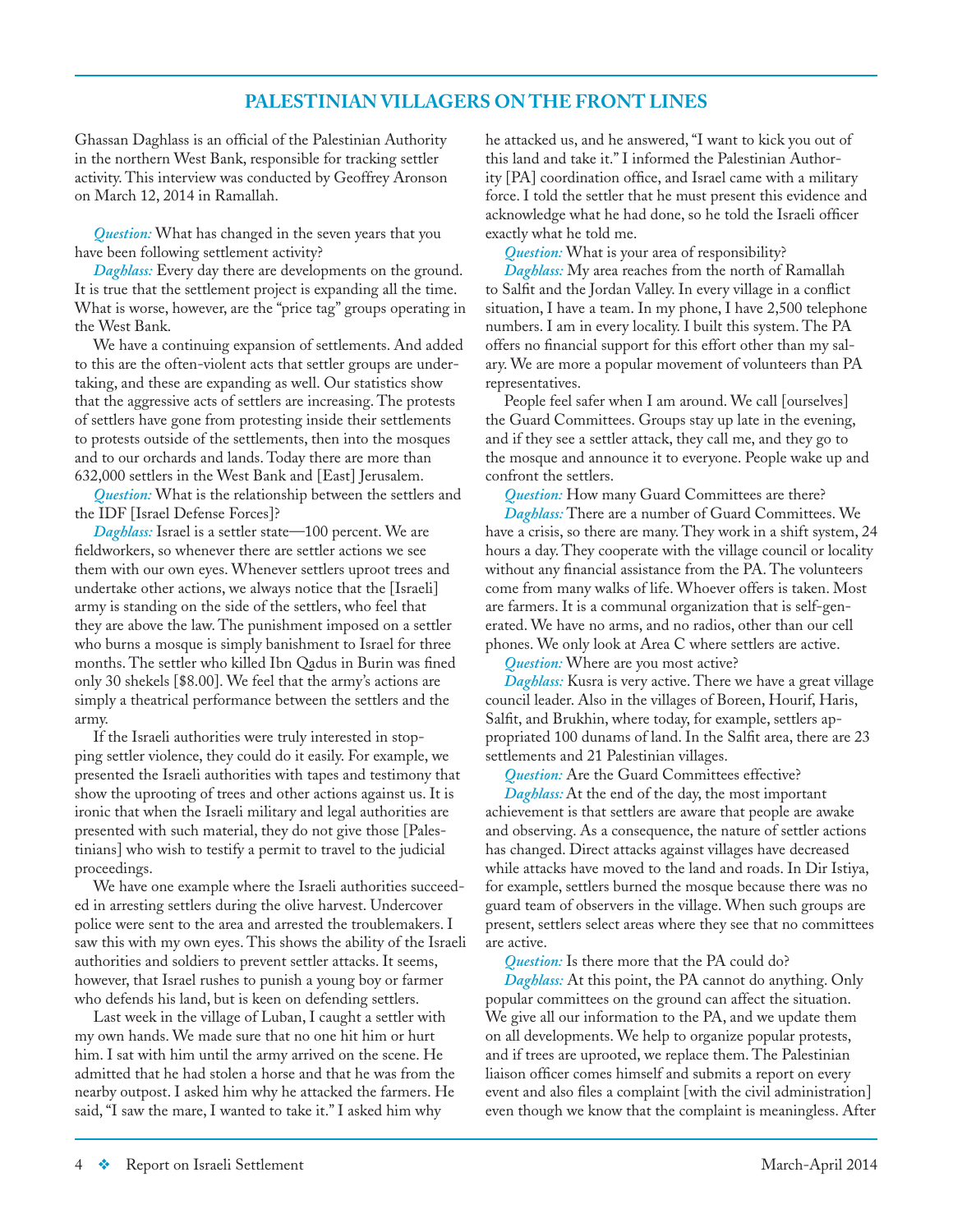we were told that the settlers were complaining about our activities, we decided to make our own complaints as well.

The cost for Palestinians who confront settlers on their own is high. Settlers often will make a complaint, and someone can be fined NIS 5,000 [\$1,400] and a year in jail. The cost of confronting settlers is very high.

*Question:* Is the diplomacy having any effect on the situation on the ground?

*Daghlass:* Recently 28 [European] consuls recommended all kinds of things, but Israel does not respond in anyway and does not take such suggestions into consideration. Had there been any positive change in settler behavior, the international community would not be calling for a boycott of settlement products.

*Question:* How often are you able to protect villagers from settler actions?

*Daghlass:* Many times. in Koostra, Talfit, Luban . . . many times. We tell settlers that we are not keen on violence. We want peace, but not at any price. We do not want to see the army or settlers. All we want is to be left alone. I am 42 years old. I [first] saw the sea when I was 39. I do not want to see my children denied such pleasures. The presence of settlers and the occupation will not give any hope for peace.

*Question:* How explosive is the current situation on the ground?

*Daghlass:* The olive harvest [that occurs in the fall] marks the peak of confrontations between settlers and the people. The "outposts" will become full-fledged settlements. All the numbers indicate that Israel is not keen on establishing peace.

It is worrying that things might develop into an explosion. It is worrying that settlers enter into the hearts of villages. The stalemate on the political level contributes to this feeling. When I see Israelis marching with huge numbers of Knesset members, we are demoralized.

# **SETTLEMENT EXPANSION ANNOUNCEMENTS, 2014 (units)**

| <b>Settlement</b>         | $6$ -Jan $2$ | $10 - Jan3$ | $21$ -Jan $3$ | $22$ -Jan $3$ | $5$ -Feb $4$ | 19-Mar          | 1-Apr |
|---------------------------|--------------|-------------|---------------|---------------|--------------|-----------------|-------|
| Adam                      |              | 75          |               |               |              |                 |       |
| Alei Zahav                |              |             |               |               |              | 6942            |       |
| Alfe Menashe              |              | 78          |               |               |              |                 |       |
| Almog                     |              |             |               |               |              | 31 <sup>2</sup> |       |
| Ariel                     |              | 40          |               | 5             |              | 8395            |       |
| Beit El                   |              |             |               |               |              | 2962            |       |
| <b>Betar Illit</b>        |              | 24          |               |               |              |                 |       |
| Efrat                     |              | 227         |               |               |              |                 |       |
| Elkana                    |              | 169         |               |               |              |                 |       |
| Emmanuel                  |              | 102         |               |               |              |                 |       |
| Gilo <sup>1</sup>         |              |             |               |               |              |                 | 7083  |
| Givat Ze'ev               |              |             | 381           |               |              | 566             |       |
| Har Homa <sup>1</sup>     |              |             |               |               | 389          | 1444            |       |
| Karnei Shomron            | 22           | 86          |               |               |              |                 |       |
| Kochav Ya'akov            |              |             |               |               |              | 38 <sup>6</sup> |       |
| Neve Ya'acov <sup>1</sup> |              | 56          |               |               | 136          |                 |       |
| Nofei Prat                |              |             |               | 256           |              |                 |       |
| Ofra                      | 2507         |             |               |               |              |                 |       |
| Pisgat Ze'ev <sup>1</sup> |              | 182         |               |               | 36           | 40 <sup>4</sup> |       |
| Ramot Shlomo              |              | 600         |               |               |              |                 |       |
| Ramot                     |              | 294         |               |               |              |                 |       |
| Shavei Shomron            |              |             |               |               |              | $65^{5}$        |       |
| Shvut Rachel              |              |             |               |               |              | $353^{5}$       |       |
| Subtotal                  | 275          | 1,933       | 381           | 261           | 561          | 2,556           | 708   |
| <b>Total: 6,672</b>       |              |             |               |               |              |                 |       |

#### **Notes:**

1. Located in East Jerusalem.

2. Approved for validation.

3. Tenders (re)-issued.

4. Building permits.

5. Approved for deposit.

6. Deposited.

7. Of which 53 were retroactively approved (after they had already been built).

#### **Sources:**

Al Jazeera, http://www.aljazeera.com/news/middleeast/2014/01/israel-approves-more-illegal-settlementhomes-201412118492665411.html.

*USAToday*, http://www.usatoday.com/story/news/world/2014/01/06/israel-oks-west-bank-apartments/4341839/.

Ma'an News, http://www.maannews.net/eng/ViewDetails.aspx?ID=667486.

*Yediot Aharonot*, January 12, 2014.

*Ha'aretz*, March 19, 2014, http://www.haaretz.com/news/national/1.580684.

*Ha'aretz*, February 5, 2014, http://www.haaretz.com/news/diplomacy-defense/1.572616.

*Jerusalem Post*, March 21, 2014, http://www.jpost.com/Diplomacy-and-Politics/Israel-advances-plan-for-2371-units-in-West-Bank-settlements-346073.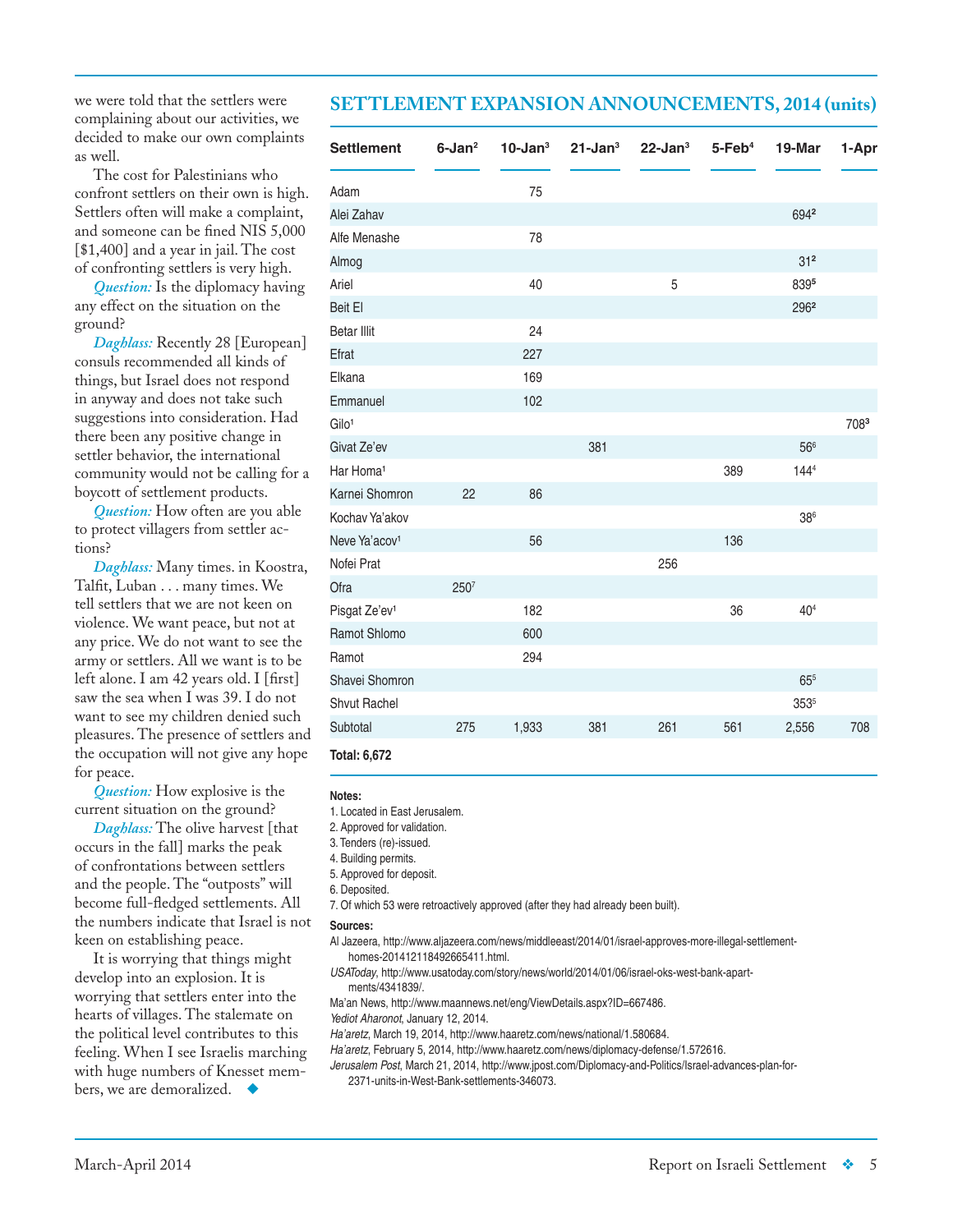# **EU RAISES ALARM ON JERUSALEM**

European Union diplomats stationed in Jerusalem and Ramallah are warning of regional conflagration over the Temple Mount. A March 18 internal report to Brussels raises caution around the changing status quo at the holy site and the growing tension triggered by the demands of right-wing Jewish groups.

"There remains a significant risk that incidents at this highly sensitive site, or perceived threats to the status quo, may spark extreme reactions locally as well as across the Arab and Muslim world, and have the potential to derail the peace negotiations," according to the report.

The report also says that almost 100,000 East Jerusalem residents are in danger of losing their homes due to building restrictions Israel places on them.

The report spells out how Israel infringes on the rights of Palestinians living in East Jerusalem, pointing to limitations on their freedom of movement and access to housing.

Israeli policies in Jerusalem are aimed at "cementing its unilateral and illegal annexation of East Jerusalem," according to the report.

The EU delegates also sound the alarm about the idea of dividing the Temple Mount and allocating separate prayer times for each religion, as was done at Hebron's Cave of the Patriarchs, known by Muslims as the Ibrahimi Mosque. . . .

The report points to "the unprecedented surge in settlement activity" since the [Israeli-Palestinian] negotiations resumed in July 2013. This appears to be part of Israel's strategy to use the settlement construction and infrastructures "to expand Jerusalem deeply into the West Bank" so that it includes the settlement blocs of Ma'ale Adumim, Gush Etzion and Givat Ze'ev. . . .

While 39 percent (372,000) of Jerusalem's 800,000 residents are Palestinians, only some 10 percent of the municipal budget is allocated to them, the report says.

According to the report, 200,000 of the residents are Israelis living in East Jerusalem settlements. The population in these areas has grown far more slowly than the number of new dwelling units constructed. For example, since 1993 thousands of new units have been built in East Jerusalem, including the entire settlement of Har Homa. Yet East Jerusalem's settler population, including natural growth, has increased by only 40,000, in large part due to emigration from the city.

"Around 53 percent of the Israeli-defined municipal area of East Jerusalem is unavailable for development and 35 percent has been designated for settlement use," the report noted, leaving less than 13 percent for the housing needs of Palestinians.

"Much of this land is already built up; the permitted construction density is limited and required planning and building standards are hard to apply for. Together these make the application process difficult and expensive. At least 33 percent of all Palestinian homes in East Jerusalem lack Israeli-issued building permits, which puts over 93,000 Palestinians at risk of displacement," the report says.

In 2013 the Israeli authorities demolished 98 buildings in East Jerusalem, almost twice as many as in the previous two years together. Thirty-nine of the demolished buildings were commercial and 24 of them residential. As a result 298 people, including 153 children, lost their homes in 2013, while 400 others lost their work place and livelihood, the report says. . . .

Due to the separation barrier, restrictions on movement, and the severing of East Jerusalem from the West Bank, the city has ceased to be the center of economic, commercial and cultural for all Palestinians in the West Bank, the report says.

Before the signing of the Oslo Accords, East Jerusalem's economic activity comprised 15 percent of the Palestinian economy, but today it's only 7 percent. Eighty percent of Jerusalem's Palestinian population and 85 percent of its Palestinian children live below the poverty line as of 2013.

> The report makes the same recommendations it has made in previous years. It calls to help strengthen the Palestinian population and preserve the potential for Jerusalem to serve as a capital for both peoples.

> It also urges close supervision over the Temple Mount and over the neighborhood of Silwan in East Jerusalem. It calls on the European Union to act against Israel's plan to forcible transfer Bedouin out of area E-1 near Jerusalem. Lastly, the report says the EU should consider banning settlers involved in violence from entering Europe.

> > *Ha'aretz*, March 28, 2014



**Source:** Jerusalem Municipality. \*Building permits are the final stage in the approval process, before construction begins.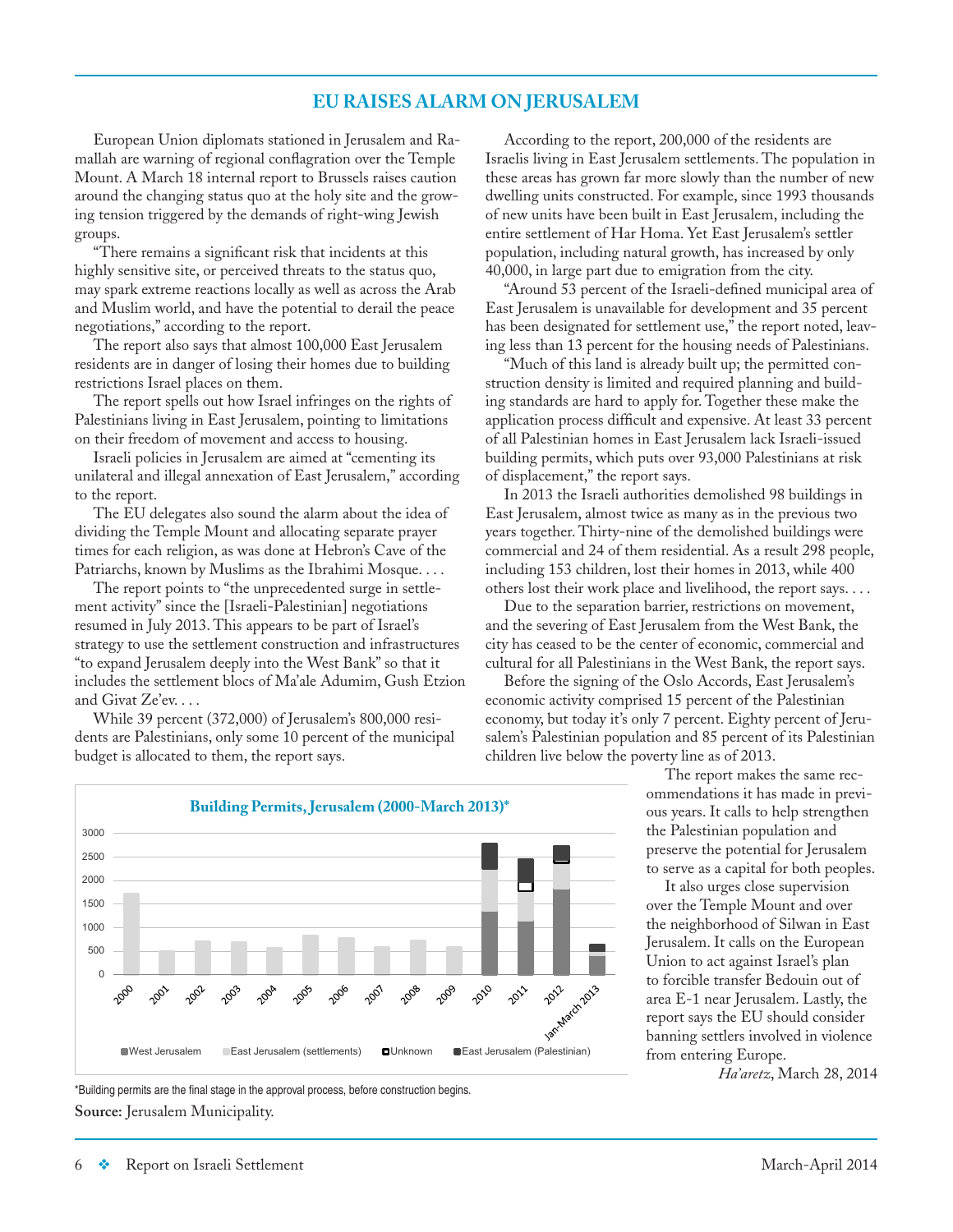# **BUILDING PERMITS ISSUED, EAST JERUSALEM SETTLEMENTS, 2000-March 2013 (units)**

| <b>Neighborhood</b>             | 2000  | 2001           | 2002 | 2003         | 2004           | 2005         | 2006           | 2007         | 2008         | 2009           | 2010           | 2011        | 2012 | Jan-Mar<br>2013 | <b>Total</b> |
|---------------------------------|-------|----------------|------|--------------|----------------|--------------|----------------|--------------|--------------|----------------|----------------|-------------|------|-----------------|--------------|
| Airplane Hill                   |       |                |      | 3            |                |              |                | 3            |              |                |                |             |      |                 | 6            |
| <b>French Hill</b>              |       |                |      |              |                |              |                |              |              |                | $\mathbf{1}$   |             |      |                 | 1            |
| Gilo                            | 0     | 31             | 144  | 137          | 189            | 179          | 176            | 46           | 141          | 90             | 246            | 136         | 0    | 0               | 1,515        |
| <b>Givat HaMivtar</b>           |       |                |      |              |                |              |                |              |              |                |                |             |      | 0               | 0            |
| Givat Shapira                   |       |                |      |              |                |              |                |              |              |                |                | $\mathbf 0$ |      |                 | 0            |
| Har Homa                        | 1.010 | 80             | 342  | 393          | 79             | 563          | 575            | 459          | 466          | 366            | 355            | 29          | 79   | 0               | 4,796        |
| <b>Kfar Shiloah</b><br>(Silwan) |       |                |      |              |                |              |                |              |              |                | 3              | 5           |      |                 | 8            |
| Ma'a lot Dafna                  |       |                |      |              |                |              |                |              |              |                | $\mathbf{0}$   | 0           |      |                 | 0            |
| Neve Ya'acov                    | 16    | 38             | 18   | $\mathbf{0}$ | 50             | 6            | 0              | 2            | 16           | 16             | 6              | 0           | 0    | 61              | 229          |
| Pisgat Ze'ev                    | 271   | 43             | 44   | 35           | $\overline{4}$ | 1            | $\mathbf{0}$   | $\mathbf{1}$ | $\mathbf{1}$ | $\mathbf{0}$   | 25             | 201         | 80   | 26              | 732          |
| Pisgat Ze'ev East               | 298   | 9              | 1    | $\mathbf 0$  | $\mathbf 0$    | 0            | $\overline{c}$ | 0            | 0            | 0              | $\mathbf 0$    | 14          |      |                 | 324          |
| Pisgat Ze'ev North              | 9     | 15             | 14   | 11           | $\mathbf{0}$   | $\mathbf{0}$ | $\mathbf{0}$   | $\mathbf{0}$ | 0            | $\mathbf{0}$   | $\overline{4}$ | 6           | 12   |                 | 71           |
| Pisgat Ze'ev South              | 18    |                |      |              | $\overline{2}$ |              | 1              | 1            | 0            | 3              | $\mathbf{0}$   | 126         | 28   | 0               | 180          |
| Pisgat Ze'ev West               |       | 162            | 0    | 12           | $\mathbf 0$    |              | $\mathbf{0}$   | 10           |              | $\overline{0}$ |                |             |      |                 | 184          |
| Ramat Shlomo                    | 1     | 54             | 124  | 66           | 16             | 10           | 23             | 17           | 6            | 8              | 1              |             |      |                 | 327          |
| Ramot                           | 91    | $\overline{2}$ | 14   | $\mathbf{1}$ | 64             | 71           | $\mathbf{0}$   | 50           | 94           | 63             | 32             | 21          | 158  |                 | 661          |
| <b>Talpiot East</b>             | 0     | 50             |      | 17           | 159            | $\mathbf 0$  | 0              | 0            | 1            | 28             | 226            | 85          | 180  |                 | 746          |
| Total                           | 1,714 | 485            | 701  | 675          | 563            | 830          | 777            | 589          | 725          | 574            | 899            | 624         | 537  | 87              | 9,780        |

**Source:** Jerusalem municipality.



#### **Sources:**

"East Jerusalem: Developments and Trends." *Terrestrial Jerusalem*, November 15, 2011. Peace Now, "Settlement Watch." *Ha'aretz*, February 5, 2014 http://www.haaretz.com/news/diplomacy-defense/1.572616. *Ha'aretz*, March 19, 2014 http://www.haaretz.com/ news/national/1.580684. *Yediot Aharonot*, January 12, 2014.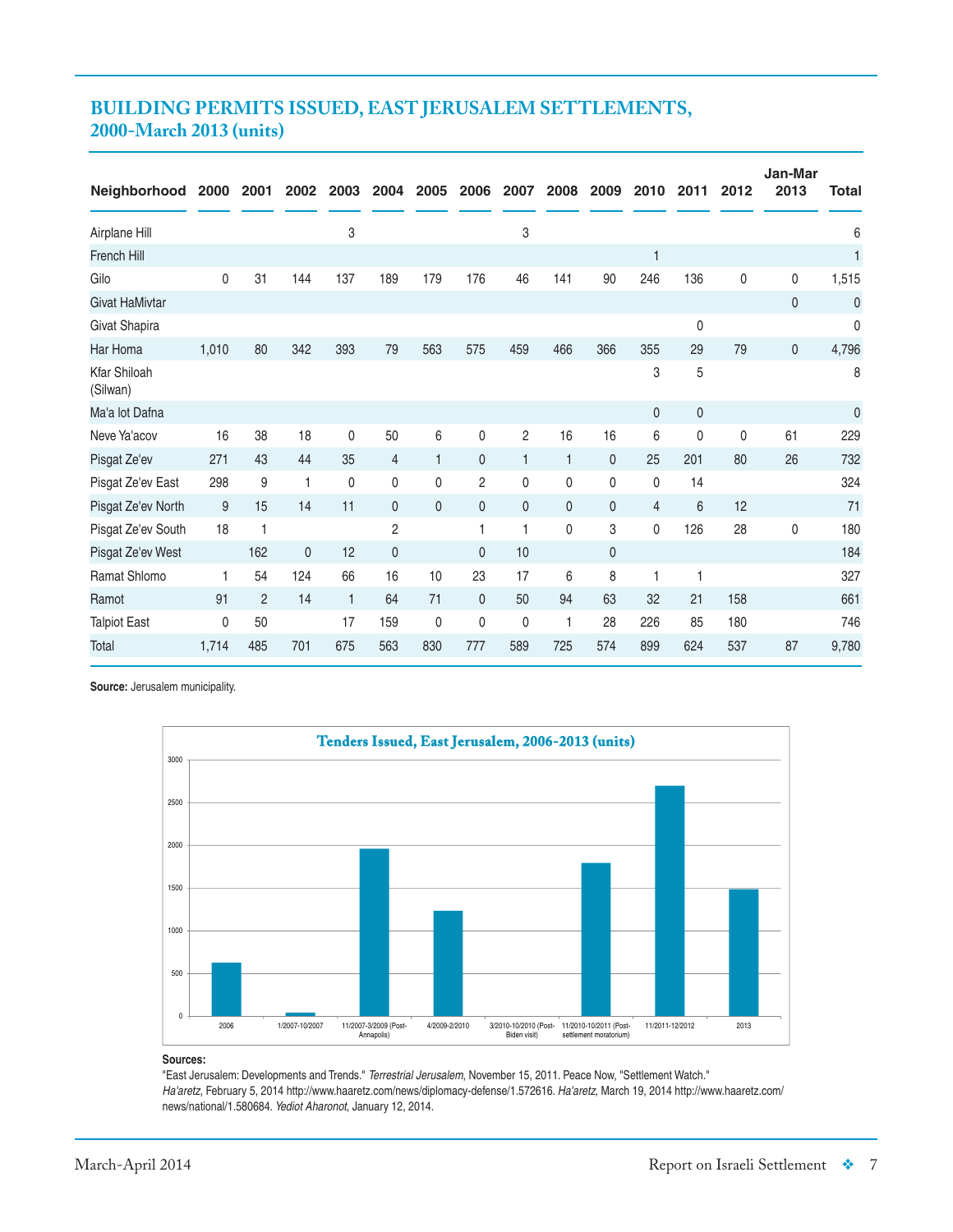# **SETTLEMENT TIME LINE**

**November 1** Israeli settlers damage 300 olive trees in Qalqiliya, stone several residents as they harvest olives in Awarta, burn tires in Nablus and plant several trees on Palestinian land in Salfit. (Palestine Monitoring Group– Negotiating Affairs Department)

Construction company Givat Yael sues the Israeli government for \$3.3 million after the government confiscates 50 acres of land to construct the separation barrier. (*Kol Ha'Ir*)

**November 2** Israeli settlers throw rocks at residents and homes in Nablus. In Bethlehem, settlers stone residents and cut down 20 olive trees. (PMG-NAD)

**November 4** Israeli settlers from Beitar Illit vandalize two acres of olive trees belonging to Palestinians in Bethlehem. (Middle East Monitor)

Israeli army bulldozers raze Palestinian land west of Salfit and uproot 25 olive trees in preparation to expand a nearby settlement . (*Ma'an* News)

Israeli settlers attack a Palestinian resident of al-Nabi Elisa village with pepper spray and damage over 40 olive trees near Qalqiliya, Nablus, and Bethlehem. (PMG-NAD)

**November 6** Israeli settlers seize and level two acres of Palestinian land to construct a road east of Hebron. (PMG-NAD)

**November 8** Palestinian assailants throw a firebomb at a car near the settlement of Tekoa, southeast of Bethlehem. The vehicle caught fire, injuring a mother and her daughter. (*Ha'aretz*)

**November 9** Israeli settlers run over a Palestinian resident of Qalqiliya, stone vehicles in Nablus, and close roads leading into the neighborhood of Taqou in Bethlehem. (PMG-NAD)

**November 10** Israeli settlers uproot 100 olive trees in the village of Jit, near Qalqiliya. (PMG-NAD)

**November 13** Israeli settlers stone and damage a vehicle in Nablus, while others torch four olive trees in Bethlehem. (PMG-NAD)

**November 14** In a price tag attack, Israeli settlers burn a Palestinian home in the village of Sinjil. Graffiti left behind indicated that the attack was motivated by revenge for an Israeli soldier who was killed by Palestinian assailants the previous day. (*New York Times)*

**November 16** Israeli settlers stone residents and vehicles in Qalqiliya and chase away several shepherds from agricultural land in Hebron. (PMG-NAD)

**November 17** Israeli settlers stone vehicles near the settlement of Beit El, near Ramallah, uproot olive trees in the village of Burin, and vandalize olive trees near Nablus. (PMG-NAD)

**November 18** 25 Palestinian university students are injured during confrontations with Israeli forces in Abu Dis and another resident was injured after being assaulted by Israeli forces in Jerusalem. (PMG-NAD)

Israel's High Court of Justice gives the government six months to evacuate settler houses on Palestinian land in 3 West Bank outposts in response to a 2007 petition by Israeli human rights organization Peace Now. In the ruling, court President Asher Grunis and Justice Miriam Naor write that it is no longer possible to rely on the government's commitments on such matters. (*Ha'aretz)*

Israeli settlers uproot and damage 106 olive trees in Hebron. (PMG-NAD)

**November 21** The project to build a national park in Mount Scopus near the Palestinian neighborhood of Isawiya and al-Tur is approved by Jerusalem District Planning and Building officials despite efforts by Environment Minister Amir Peretz to stop it. (*Kol Ha'Ir*)

**November 25** Settlers from Brukhin uproot 15 olive trees near Salfit. (*Ma'an*)

Israeli forces, accompanied by settlers, uproot over 60 olive trees in the Bethlehem village of Taqou. (*Ma'an*)

**December 6** Israeli settlers torch a Palestinian car and spray "price tag" graffiti on the owner's house in the village of Jalud, south of Nablus. *(Ma'an)*

**December 7** A 14-year-old Palestinian boy is shot and killed by IDF soldiers near a school in the Jalazun refugee camp, north of Ramallah. (*Ha'aretz*)

**December 10** Talks concerning whether to allow construction workers from Romania to enter Israel are scuttled over a disagreement on whether they will work beyond the "Green Line" in Judea and Samaria. (*Arutz 7*)

The al-Musadiyya park in the Palestinian

village of Burqa, northwest of Nablus, is attacked by dozens of settlers, who attempt to pull down a number of park structures and damage a first aid facility. (*Ma'an*)

Vitens, a Dutch water company, cuts ties with Mekorot, the Israeli national water company, due to Mekorot's presence over 1949 Armistice lines. (*Arutz 7*)

**December 31** Settlers vandalize Palestinian cars in the West Bank town of Dahiya al-Zaraa in a price tag attack. Graffiti on the cars reads "regards to John Kerry" and "Blood will be spilled in Judea and Samaria". (*Ha'aretz*)

**January 5** In the village of Tel Rumeida, near Hebron, Israeli forces level a large tract of Palestinian land, destroying fifty-year-old trees, to construct a new settlement outpost. The land had previously been leased by the Abu Heikal family, dating to 1949. (*Ma'an*)

**January 6** Violent confrontations erupt between a group of Israeli settlers and Palestinian farmers in the south Hebron hills, leaving one farmer and three settlers injured. Israeli forces detain two Palestinians and seven Israelis, accusing the farmers of attacking the settlers. (*Ma'an*)

Six settlers from Yitzhar vandalize a school and water reservoir in the Nablus village of Urif. When violent confrontations erupt between the settlers and Palestinians, Israeli forces arrive and fire tear gas at the Palestinians. (*Ma'an*)

In East Jerusalem, a settler assaults a twelveyear-old female student from Silwan, leaving her with bruises on her head, back, and abdomen. (*Ma'an*)

Approximately 18 settlers from the Esh Kodesh outpost are apprehended by a Palestinian village security detail while attempting to destroy village property and uproot olive trees. The settlers were carrying out a price tag attack in retaliation for the Civil Administration's decision to uproot the outpost's olive trees, which had been planted on private Palestinian land. The settlers are transferred to Palestinian security services, who hand them over to the IDF. (*Ha'aretz*)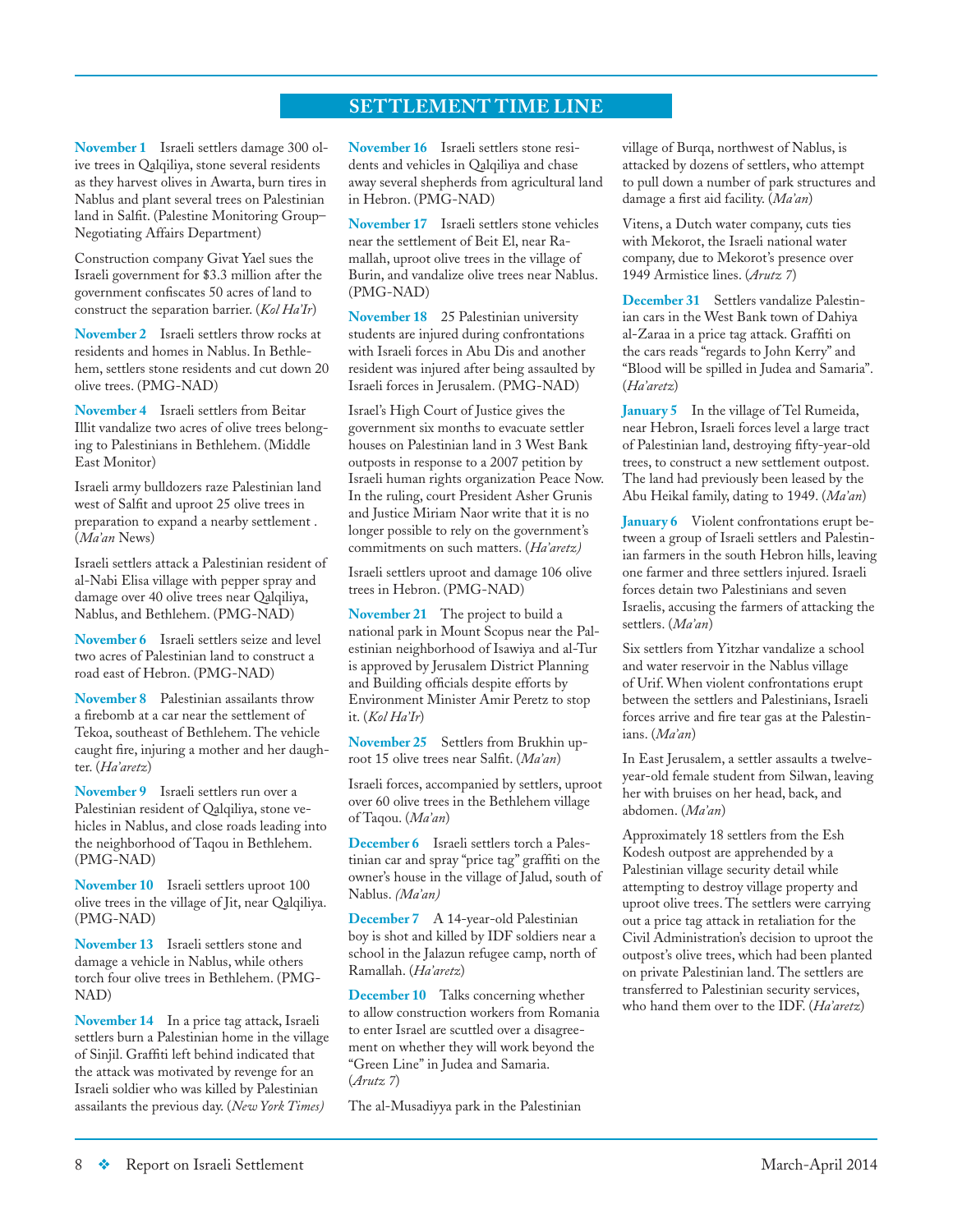### ISRAEL*, continued from page 1*

Netanyahu government and the Palestine Liberation Organization (PLO) that have produced the gravest crisis in relations in years—a crisis that threatens Washington's diplomatic effort with failure.

### **Strategic Impact of Settlements**

Settlement expansion continues to destroy Palestinian confidence that diplomacy will end the Israeli campaign to prevent the establishment of a Palestinian state. Expansion is occurring everywhere.

■ Settlement activity is increasingly focused on carving out Israeli areas in the heart of Arab East Jerusalem, including the strategically located Post Office opposite Herod's Gate, even as housing expansion in existing settlement areas aims at preempting the territorial basis on which to realize Palestinian claims to East Jerusalem as the capital of Palestine. (See map page 3)

■ In settlement "blocs" east and west of the separation barrier, government and private construction continues. National housing policies are well on their way to accomplishing the strategic objective set out by Ariel Sharon decades ago to "thicken" Israel's narrow waist by expanding the area of permanent Jewish settlement east into the West Bank. The most recent reflection of the success of this effort is the growing equalization of housing prices east and west of the Green Line in metropolitan Tel Aviv and Jerusalem, notwithstanding generous subsidies for

homebuyers in settlements. This important development is the consequence of :

■ national housing policies that have created a housing shortage in metropolitan Tel Aviv, leaving prospective purchasers "no choice" but to buy in settlements;

■ the equalization of services and infrastructure between Israeli localities on both sides of the Green Line; and, as explained in by *The Marker's* real estate correspondent Erez Cohen,

■ the "recognition [by Israelis] that the settlement blocs of Ma'ale Adumim, Gush Etzion, Elkana and Ariel will remain within sovereign Israel as part of a final status agreement."

"With in 4 to 5 years and with out any connection to the results of discussions with the Palestinians," Cohen wrote, "an equalization will be created between the real estate prices in communities within the Green Line and those that are located in the settlement blocks of the consensus. . . . The big paradox is that this change will not be principally because of political changes in one direction or another, but first and foremost

because of pragmatic economic decisions of the Israeli public."

The prospect of an Israeli retreat to still-undefined settlement blocs as part of a final status agreement has become a cornerstone of today's diplomatic narrative. Nevertheless, the consolidation of the 100 or so settlement outposts established since 1996 continues apace. Israeli commitments to evacuate these new settlements have not been realized. For example, the civil administration demolished only 19 structures among all the outposts in 2011–2012, the last year for which such figures are available. These actions are far less extensive than the construction of permanent facilities—houses, farms, irrigation, and roads—that most such locations now boast.

These outposts, located on the periphery of older existing settlements, are at the center of the almost daily confrontations over control of the land. Settlers, secure in older settlements and increasingly so in the newer outposts, are undertaking efforts to expand their control by not only denying Palestinians access to lands for agriculture or grazing, but also by increas-

ing their sense of overall insecurity. The Israel Defense Forces, despite being required by international law to protect Palestinians' well being, serve the higher mandate of protecting the settlers. The security services of the Palestinian Authority are not permitted to exercise any authority over settlers or to protect villagers against settler depredations, which often take place in Area C, where Israel's writ is supreme.

Palestinian villagers on the front lines of such strife are adapting to the absence of protection by establishing informal, volunteer observers in and around villages where

settlers are most active. (See article page 4). Citing a former security official, *Yediot Aharonot* noted on April 7 that "in nine out of ten instances of disturbances by Jews in Judea and Samaria, [Israel's security service] knows who is responsible for the reprehensible acts. The idea that 'Price-Tag' actions against Palestinians and IDF commanders severely damage the State of Israel and settlement in Judea and Samaria is contemptuously rejected by the perpetrators and those who are close to them. They see themselves as modern-day [sicarii](http://maillist.tehila.gov.il/t/1129676/85554/27077/0/) [armed Jewish zealots in Roman Palestine] who know better than anyone what is good for the State of Israel."

In this spirit, Minister of Economy Naftali Bennett, whose Jewish Home Party is a key member of the ruling coalition, recently declared that "the whole Land of Israel is a single bloc. There are those who say we can build inside the settlement blocs," he continued, "and others who say we may not be able to hold onto the towns outside the blocs. I have come to tell you what the Arabs already know—that the Land of Israel is one [settlement] bloc."  $\triangleleft$ 

**If you see no peace deal and continued aggressive settlement construction—and we have seen more aggressive settlement construction over the last couple years than we've seen in a very long time—if Palestinians come to believe that the possibility of a contiguous sovereign Palestinian state is no longer within reach, then our ability to manage the international fallout is going to be limited.**

**President Barack Obama, March 2, 2014**